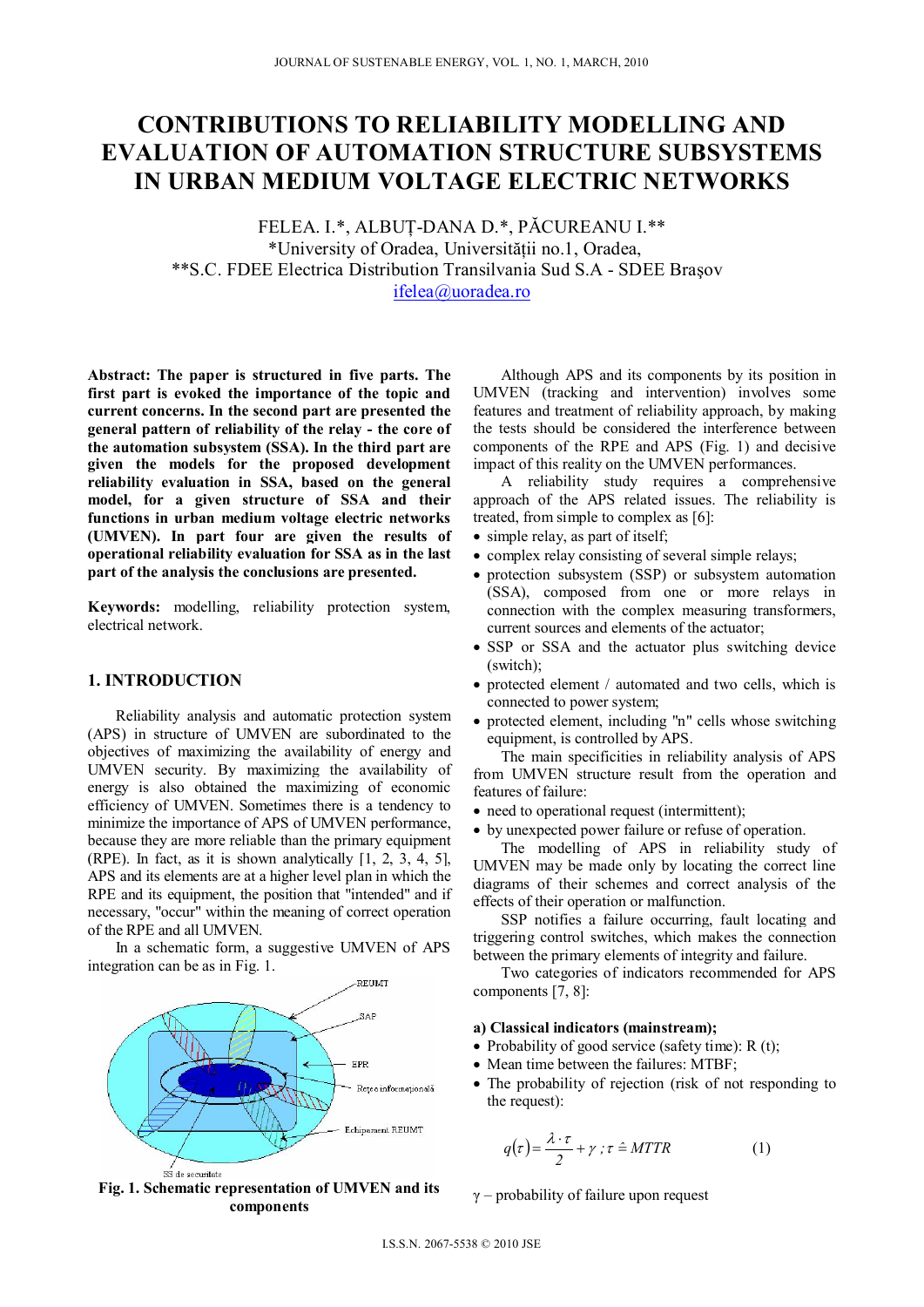Average number of unanswered requests during the "T":

$$
v(T) = v_{EPR}(T) \cdot q(\tau) \tag{2}
$$

Classical indices can't fully characterize the reliability of APS and its components, whereas only refer to refusals ( *RC* ) and quantifies their effect unexpected operation ( $INT \equiv false$ ).

#### **b) Complementary indicators**

These indicators are intended for full characterization, (along with the classical one) the reliability of APS and its components.

 $\bullet$  incorrect operation intensity (ER) of components / subsystems of APS is expressed as:

$$
\lambda_{ER} = \lambda_{\overline{RC}} + \lambda_{INT} \tag{3}
$$

where,

 $\lambda_{\overline{RC}}$  - intensity events "refusal response to commands"  $(\overline{RC})$ ;

 $\lambda_{INT}$  - intensity of transmission of unexpected orders (false).

• The risk of events appearing ( $\overline{RC}$ , INT):

$$
q_j(t) = I - e^{-\int_0^t \lambda_j(t)dt}
$$
 j = { $\overline{RC}$ , INT} (4)

• The statistics made about the reliability of APS and its components, will refer to variables of:

 $t_i$  – operating time without the variables "j"

 $v_{i(T)}$  – number of events of "j" type during "T", period, where,  $j = \{ \overline{RC}$ , INT, ER $\}$ 

• intensity of failure on ensemble:

$$
\lambda_{ANS} = \lambda_{EPR} + \lambda_{\overline{RC}} + \lambda_{INT} \tag{5}
$$

The relay is the core of the SSP, for which modelling and reliability evaluation of the SSP, respectively, APS is necessary to start from opinions about the reliability of the relay which are generally divided between two different issues pertaining to safety and security [9]. To improve both security and safety tests must be conducted to ascertain appropriate and protection system [10].

Modern digital relays are normally equipped with devices and monitoring of self. Impact on relay performance and expected benefits from the use of these devices are discussed in various papers [11, 12, 13].

There are many methods which can be used to improve the reliability of relay. These include different operating principles, redundancy in the relay, local safety methods and distance. Redundancy method is generally applied because too high costs and its complexity [14]. Reliability of a relay can also be improved by including in the design, monitoring of embedded devices and of self.

# **2. GENERAL MODEL OF RELAY RELIABILITY FROM APS STRUCTURE OF UMVEN (R-APS)**

For R-APS is a general pattern of reliability suitable containing five states, presented in Fig. 2, taking into account the two main modes of failure of protective relay, i.e. lack of response ( *RC* ), operation when needed and when not needed (INT).

In major part of life R-APS is in energized but static state. In this state, the relay is "healthy" (works properly), and monitories an RPE. This state  $(S_1)$  can be named as "unnecessary and functional relay. The term "functional" refers on the fact that it is ready and able to perform its function.

In state  $S_2$ , the "functionally necessary" R-APS operates successfully when called upon. In this state, the relay is operating normally and responds to any irregular condition associated with protected components. Probability associated with this condition is the reliability of the relay.



**Fig. 2. General model of reliability of relay** 

In state  $S_3$ , the "unnecessary and unworkable", R-APS is neither requested nor prepared to work. Not required because there has been no damage. Not ready for the relay is either failed or it is subjected to a routine test or inspection of self. This condition can be called state of "unavailability of R-APS.

The  $S_4$  state is called as "necessary and inoperative relay, the relay does not fulfil the function of ( *RC* ). In this case, failure occurs when the relay is unavailable.

In state  $S_5$ , "operation necessary, when the relay operates when doesn't require to operate (INT). A high probability of being in this state indicates a low safety relay.

States  $S_3$ ,  $S_4$  and  $S_5$  are considered undesirable and failure states. The main objective is, to minimize the probabilities associated to these three states and maximize the protection or operation of probabilities associated with states  $S_1$  and  $S_2$ . It is noted that the probabilities associated with  $S_2$  state depend mainly on the rate of failure and recovery time when the fault is isolated RPE.

Typically, statistics on operational reliability of R-APS refers on states that reflect its failure when it would be necessary  $(S_4, S_5)$ .

Reliability analysis in the context of R-APS functions that refer on UMVEN RPE, leads to the development of reliable detailed model of R-APS operation involving 17 states [10].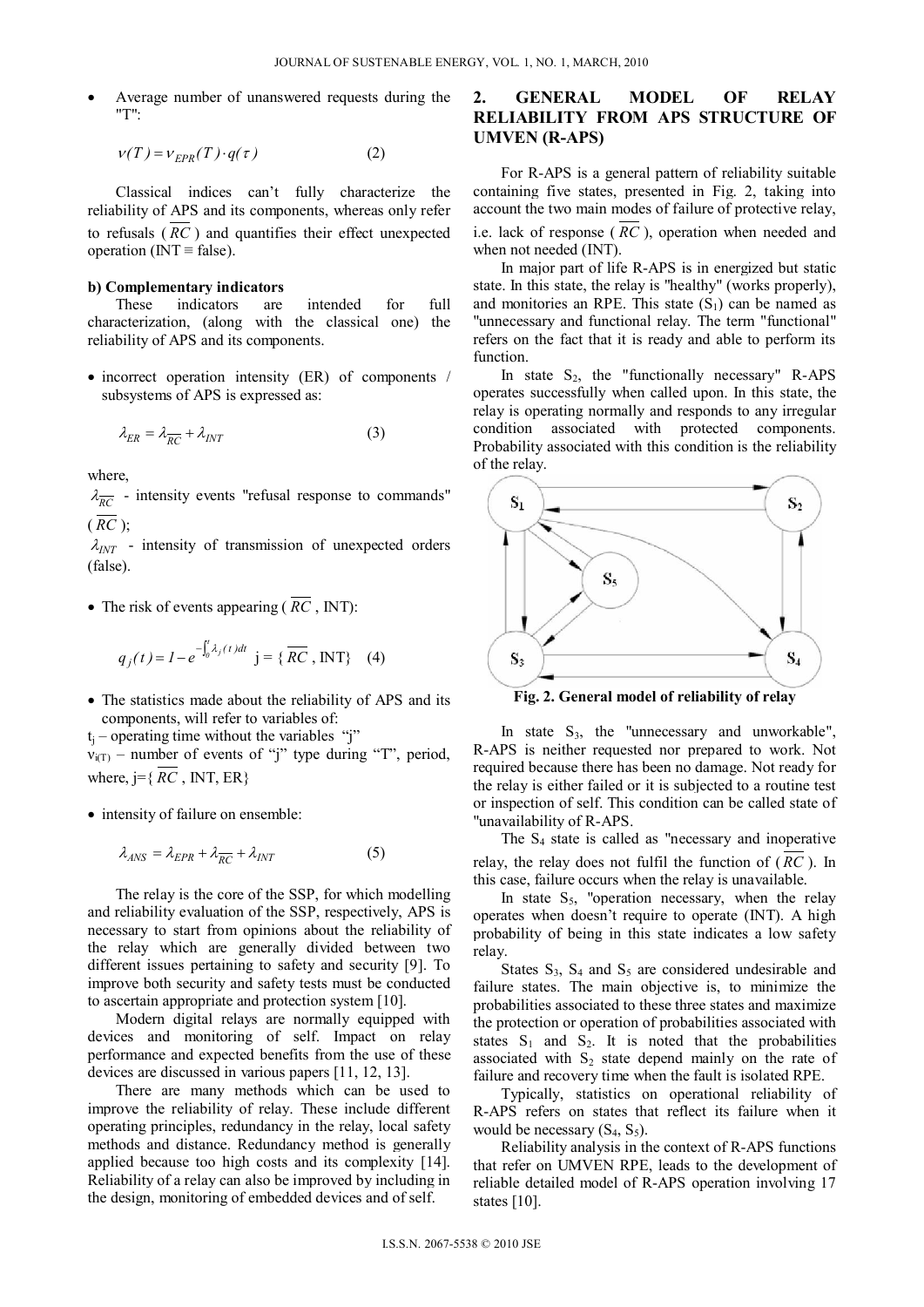# **3. Modelling the reliability of SSA from a UMVEN structure**

For a relative complex system as APS, respectively SA and SP, from UMVEN, are possible many reliability modelling skills:

- modelling basing on the functions of UMVEN starting from the state graphs;
- analysing the modes of failure, basing on the tree of events and damages;

Here will be given the model to evaluate the previsional reliability of AAR, RAR, and DAS starting from its functions in frame of UMVEN, taking into account the general states (figure 2) and using trees of events and failures.

#### **3.1. Modelling the provisional reliability of AAR**

The domain of application and the operating function of the systems AAR (of relays) are well known [15, 16, 17]. The block diagram of the system AAR is given in fig. 3.



**Fig. 3. Block diagram of an AAR system** 

The following AAR functions are distinguished:

 $f_1$  – anomalous status notification of the power system and enabling the AAR;

 $f_2$  – logical processing of information and security decision;

 $f_3$  – proper power control equipment.

The AAR referral and activation is made in the following circumstances:

- increasing under a pre-stabilized value  $(U_{\text{rez}})$  of the voltage in the bar  $[TT_1, d_4]$ ;
- initiating one switcher through which is realized the normal supplying (the basic)  $[TC, d_4]$ .

The logical processing of the information and the decision's securing implies in principal:

- if at the action of AAR appears a failure on the supplying bars through AAR and occurs the protection, the AAR installation mustn't operate for the second time;
- AAR must be ensured that the intervention does not result in an extension of the damage;
- During the AAR is allowed taking into account two conflicting requirements imposed on the one hand short time for engines connected to the AAR can reboot, on the other hand, enough time to ensure selective disconnection through protection of damaged item (or line power source).

These conditions are assured through:  $d_2$ ,  $d_3$ ,  $TT_2$ ,  $d_4$ ,  $d_5$  and  $I_1$  (open) elements.

The elements  $d_5$  assures to realize the functions  $f_3$ , as  $d<sub>6</sub>$ , allowing to complete the specific AAR functions with those that characterizes RAR.

The correspondence between specific states of general reliability model (fig. 2) and structural elements of AAR states are shown in Table 1.

**Table 1. Impact of AAR element states on AAR general elements state** 

| <b>General states of AAR</b> |                                                     | <b>States of EPR</b>                                                                                                                                                         |  |
|------------------------------|-----------------------------------------------------|------------------------------------------------------------------------------------------------------------------------------------------------------------------------------|--|
| Marking                      | Significance                                        | State structural elements witch causing<br>general state of a AAR                                                                                                            |  |
| $S_1$                        | Necessary<br>and<br>functional                      | $U > U_{\text{rez}}$<br>Current in $L_1$ ( $I_{1,1} > 0$ ).<br>Elements: $TT_1$ , $d_1$ , $TT_2$ , $d_2$ and $d_4$ are in<br>operation<br>The other elements are functional. |  |
| $S_2$                        | Necessary<br>and<br>functional<br>(in<br>operation) | $U < U_{res}$ or $I_{11} = 0$<br>All elements operate.                                                                                                                       |  |
| $S_3$                        | Necessary<br>and<br>unfunctional                    | $U > U_{\text{rez}}$ and $I_{L1} > 0$<br>Any element may be damaged<br>(unfunctional).                                                                                       |  |
| $S_4$                        | Necessary<br>and<br>unfunctional                    | $U < U_{\text{rev}}$ or $I_{1,1} = 0$<br>Any element may be damaged<br>(unfunctional).                                                                                       |  |
| $S_5$                        | Unexpected<br>operation                             | $U > U_{\text{rez}}$ and $I_{L1} > 0$<br>Parametric damage of $TT_1$ , $d_1$ , $d_4$ or<br>d <sub>5</sub> elements.                                                          |  |

The conditioning of structural elements state function of AAR system is given in table 2.

**Table 2. Correlation functions structure for AAR** 

| <b>Function</b> | <b>Structural elements</b>                                  |
|-----------------|-------------------------------------------------------------|
|                 | $SS1 \equiv \{ TT_1, d_1, TC, d_4. \}$                      |
| f,              | $SS1 \wedge SS2$                                            |
|                 | $SS2 \equiv \{ d_2, d_3, d_4, d_5, TT_2, TC, I_1 (open) \}$ |
| f.              | SS1 $\land$ SS2 $\land$ SS3                                 |
|                 | $SS3 \equiv \{ d_5, d_6 \}$                                 |

Considering the above evoked functions may be represented the graph of the AAR system state (fig. 4a and b).



**Fig. 4 a. The AAR graph of states rated to its function as indicator uses the state probability and transition** 

 $(N$  – normal state;  $f_i$  – relative unsuccessful states of **"fi" functions)**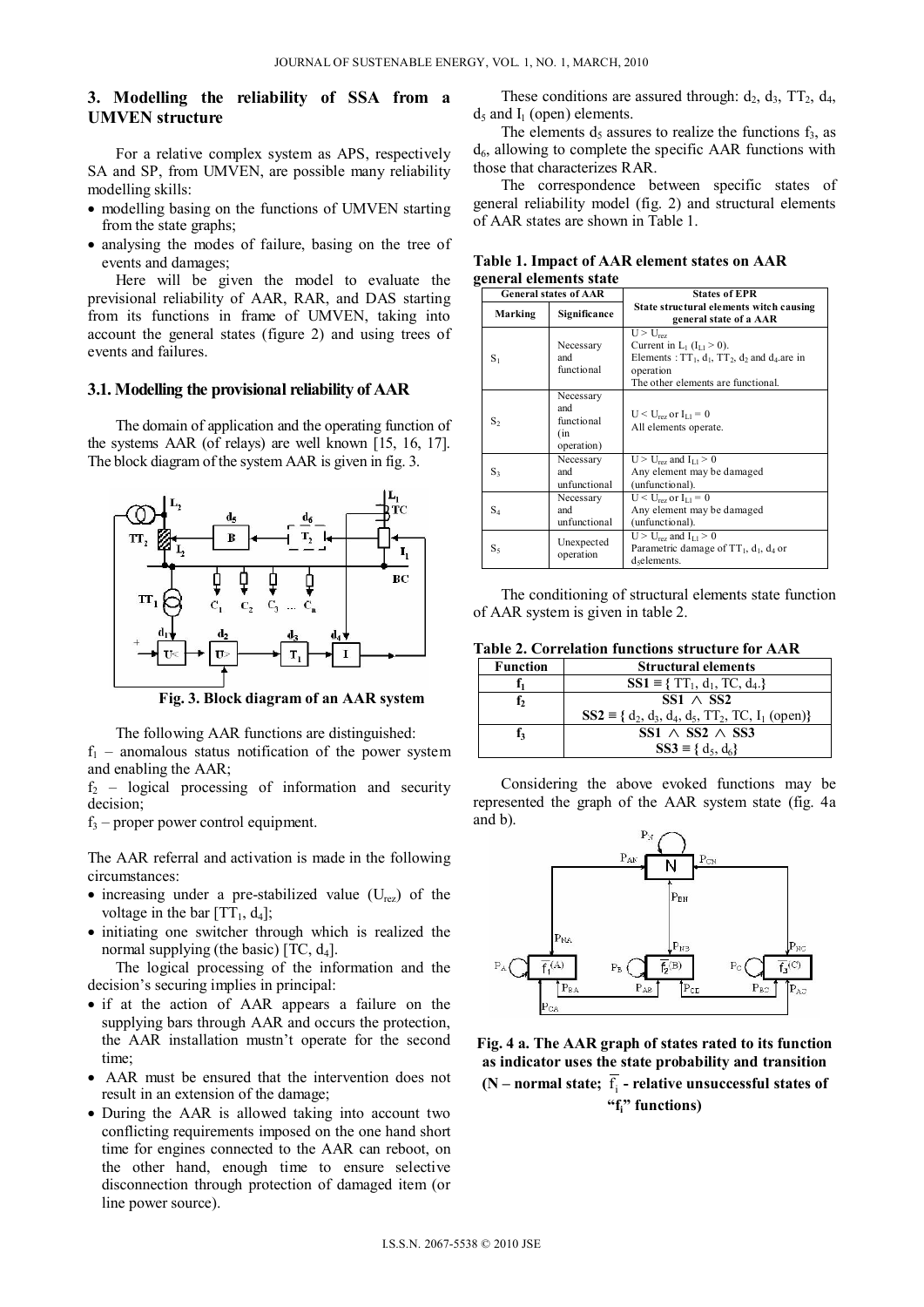

**Fig. 4 b. The AAR graph of states rated to its functions utilizing as indicators the damage intensities and recurrence (N – normal state;**  $\overline{f_i}$  **- unsuccessful** relative states at "f<sub>i</sub>" function)

To develop the analyze and the probability state assessment, taking into account the impact of some elements on many functions will be introduced the following notations:

> $1 \equiv TT_1 \wedge d_1$  $2 \equiv TT_2 \wedge d_2$  $3 \equiv d_3$  $4 \equiv TC \land d_4$  $1 \equiv d_5 \wedge d_6$  $6 \equiv I_1$

To facilitate the formalization of analysis of failure states  $(f_i, i = 1,3)$  were marked with initials  $(A, B, C)$ too.

The expressions of state probabilities and transitions are expressed in function with the probabilities of operation and maintenance of the implied subsystems. To express the probabilities of nominated states in fig. 4a and of transitions between these states, it is considered the fact that these corresponds to some composed events, resulted from combining of elementary events. In this case, will be considered the elementary events  $(E_i)$ , regarding the operation or the damage of (i) subsystem of AAR.

There are two typical expressions [18] for the composed events probability, applied in this case:

$$
Prob(E_1 \cap E_2 \cap ... \cap E_m) = Prob(E_1) Prob(E_2) ... Prob(E_m) \quad (6)
$$

$$
\sum_{j=1}^{m} Prob(E_j) - \sum_{j=2}^{m} \sum_{i=1}^{j-1} Prob(E_i E_j) +
$$
  
\n
$$
Prob(E_1 \cup E_2 \cup ... \cup E_m) = + \sum_{j=3}^{m} \sum_{i=2}^{j-1} \sum_{k=1}^{i-1} Prob(E_i E_j E_k) + ...
$$
  
\n
$$
+ (-1)^{m-1} Prob(E_i E_2... E_m)
$$
 (7)

The number of terms NT of expression (7) increases rapidly with increasing of "m" [18].

In the analyzed case  $m \leq 6$ , therefore the state transition probability expression AAR as the graph of fig.

4 is possible to reach a number of terms  $NT = \sum_{i=0}^{n}$  $NT = \sum_{i=1}^{6} 2^{i} = 63.$  $i=0$ 

The numerical significance of the terms in expression (7) decreases with implied similar events number. Under these conditions may appear simple and overlap between multiple events. Given these aspects, will be taken into account the expressions only with single events.

There is illustrate further the expression of status and transition probabilities for some cases

• Probability of states  $\sqrt{N}$ ":

$$
P_N(t) = Prob(1 \cap 2 \cap \dots \cap 6) = \prod_{i=1}^{6} R_i(t)
$$
 (8)

• Probability of states  $, A$ ":

$$
P_{A}(t) = Prob\left[\bigcap_{i=\{2,3,5,6\}} i \bigcup_{j=\{1,4\}} \overline{i}\right] =
$$
\n
$$
= [F_{1}(t) + F_{4}(t)]R_{2}(t) \cdot R_{3}(t) \cdot R_{5}(t) \cdot R_{6}(t)
$$
\n(9)

where:

 $i \equiv$  equivalent element "i" in operation;

 $i \equiv$  equivalent element "i" is failed.

Probability of some transitions:

$$
P_{NA}(t) = Prob(\overline{1} \cup \overline{4} \cong F_1(t) + F_4(t)
$$
\n(10)

$$
P_{CB} = \text{Prob}[t_M(5) \le T_M(5)] = M_5(t_M) \tag{11}
$$

 $T_M$  – pre-established value of the maintenance works.

Similarly, there are expressed the state probabilities and transitions between the other defined states.

A frequently applied method in reliability studies [2, 7, 19, 20], applicable also in AAR case, is the assessment of provisional reliability indicators basing on the events tree and failure. It is given an example on this method, referring on the undesirable events: "parametrical failure of AAR" (fig.5), respectively, "non realizing of referral function for anomalous state of power subsystem and activation of AAR (fig.6).



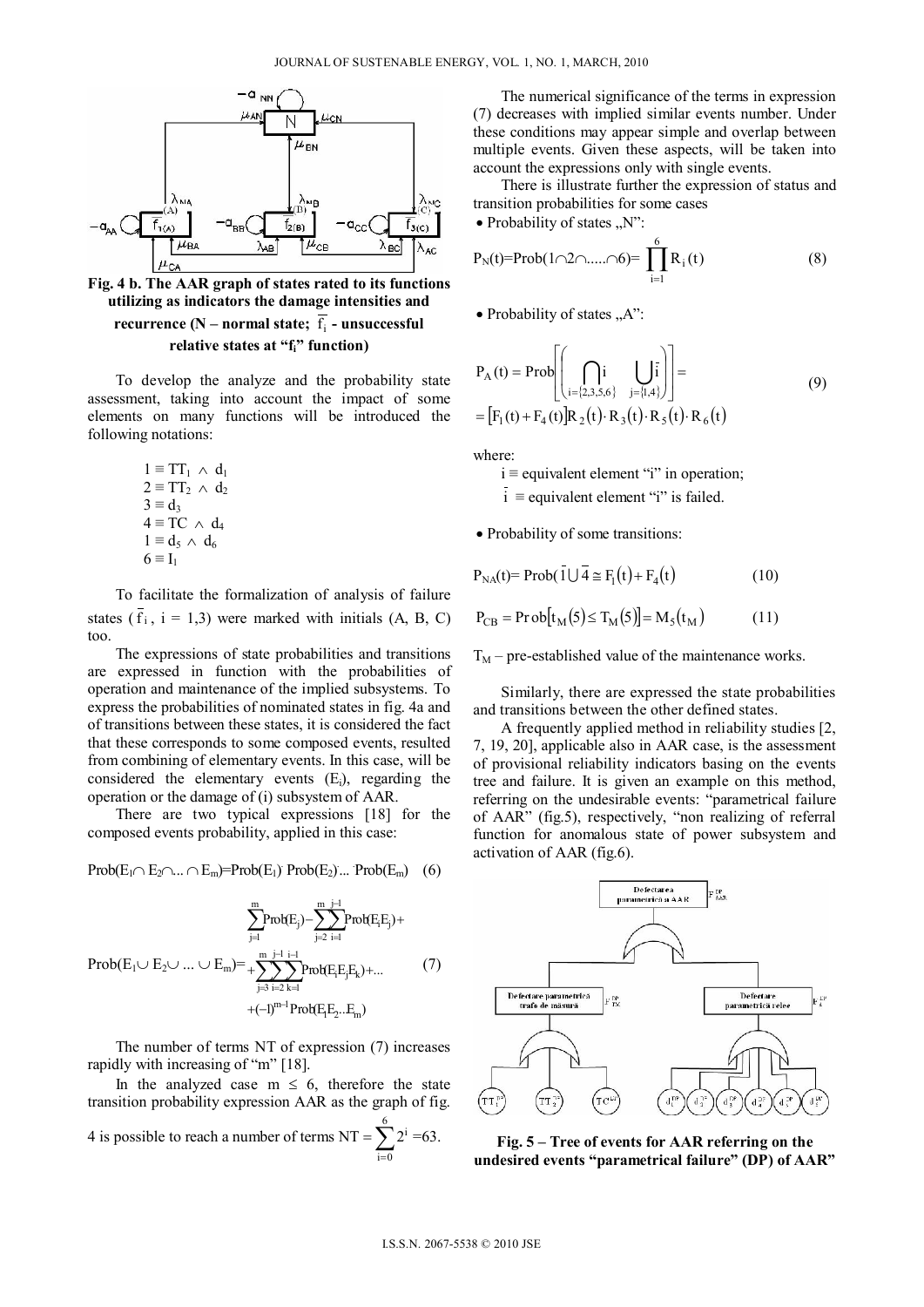

**Fig. 6. Tree of events of AAR referring on undesired**  events "non realization of function f<sub>1</sub>"

The probability of apparition of undesired events "parametrical failure of AAR" is expressed:

$$
F_{AAR}^{DP} = Prob(\overline{TM} \cup \overline{d}) = F_{TM}^{DP} + F_{d}^{DP} - F_{TM}^{DP} \cdot F_{d}^{DP}
$$
(12)

Taking into account only the simple effects:

$$
\begin{cases}\nF_{\text{TM}}^{\text{DP}} = F_{\text{TT}_1}^{\text{DP}} + F_{\text{TT}_2}^{\text{DP}} + F_{\text{TC}}^{\text{DP}} \\
F_d^{\text{DP}} = \sum_{i=1}^6 F_{d_i}^{\text{DP}}\n\end{cases} (13)
$$

The evaluation of the apparition probability of the above mentioned events implies the operation referring on all structural elements of AAR, but with "parametrical" failure.

Basing on AE, from fig. 6, may be expressed the apparition probability of undesired events "non realizing by AAR of the normal function of power system.

$$
P(\overline{f}_1) = Prob(\overline{SSU} \cap \overline{SSI}) = F_{SSU} \cdot F_{SSI}
$$
 (14)

where:

$$
\begin{cases}\n\mathbf{F}_{\text{SSU}} = \mathbf{F}_{\text{TT}_1} + \mathbf{F}_{\text{d}_1} - \mathbf{F}_{\text{TT}_1} \cdot \mathbf{F}_{\text{d}_1} \\
\mathbf{F}_{\text{SSI}} = \mathbf{F}_{\text{TC}} + \mathbf{F}_{\text{d}_4} - \mathbf{F}_{\text{TC}} \cdot \mathbf{F}_{\text{d}_4}\n\end{cases}
$$
\n(15)

Knowing the indicator of P  $(\bar{f}_1)$  may be determine the other indicators of interest  $R(\overline{f_1})$ ,  $\overline{f_1}$  ).

#### **3.2. Modelling the previsional reliability for RAR**

The applicability and the operating mode of the RAR system (relays) are widely described in the technical literature [15, 16, 17, 21, 22].The bloc diagram is given in fig. 7.

RAR has the same functions as AAR:

- $f_1$  trigger referral breaker (I) and RAR activation;
- $f_2$  processing the information and securing of decisions;  $f_3$  – control of switcher (I).

Activation of RAR is made by the staring element  $(d_1)$ , when the switcher is activated (I) on one from the ways:

a – non-correspondence between the control key position and switcher position (I, CC);

b – action the protection through the relay (TC,  $d_5$ ).



**Fig. 7. Block diagram of a RAR system** 

The logical processing of the information and assuring the decision, implies in principal, to satisfy the following operation condition of the ensemble SP-RAR:

• RAR must occur to trigger switching and protection caused by the disconnection does not occur manually (controlled) thereof, or the onset of the protection immediately after the actuator;

• RAR must allow the blocking of resetting when the releasing is provoked by some protections;

• RAR must be used with any type of protection and eventually failure, appeared in the device of RAR or its extract from operation, should not impede the proper functioning of protection;

• RAR scheme should allow rapid extension step distance protection scheme and choice of RAR single phase or three phase, to be made easier to service with keys or shoulders, the regime chose to be visible to operating personnel;

• the actuator given by RAR device must be enough long to ensure the release of the switcher.

These conditions are assured by elements of:  $TT<sub>1</sub>$ ,  $TT_2$ , d<sub>2</sub> and d<sub>3</sub>. Element d<sub>4</sub> is destined to realize the function  $f_3$ . In table 3, is given the correspondence between the states that are specifically to the general model of the reliability (fig. 2) and the states of structural states of RAR.

**Table 3. Impact of RAR elements state on general states of RAR** 

|         | <b>General state of RAR</b>                    | <b>State EPR</b>                                                                                                                                                                                                   |  |  |
|---------|------------------------------------------------|--------------------------------------------------------------------------------------------------------------------------------------------------------------------------------------------------------------------|--|--|
| Marking | Significance                                   | State of structural elements that provokes<br>general state of RAR                                                                                                                                                 |  |  |
| $S_1$   | Unnecessary<br>and functional                  | Switcher (I) is closed.<br>Elements: $TT_1$ and $TT_2$ are operating<br>Other elements are functional                                                                                                              |  |  |
| $S_2$   | Necessary and<br>functional 1(in<br>operation) | Switcher (I) a released.<br>All elements operate.                                                                                                                                                                  |  |  |
| $S_3$   | Unnecessary<br>and<br>unfunctionar             | Switcher (I) is closed.<br>Any element is failed (unfunctional).                                                                                                                                                   |  |  |
| $S_4$   | Necessary and<br>unfunctional                  | Switchetr (I) is released<br>Any element is failed (unfunctional).                                                                                                                                                 |  |  |
| $S_5$   | Unexpected<br>operation                        | Switchetr (I) is closed.<br>The control of the starting element on one of the<br>two ways (a - failure $CC$ , b – failure protection<br>by relays)<br>$\alpha$ r<br>Failure (unexpected): $(d_1, d_2, d_3, d_4)$ . |  |  |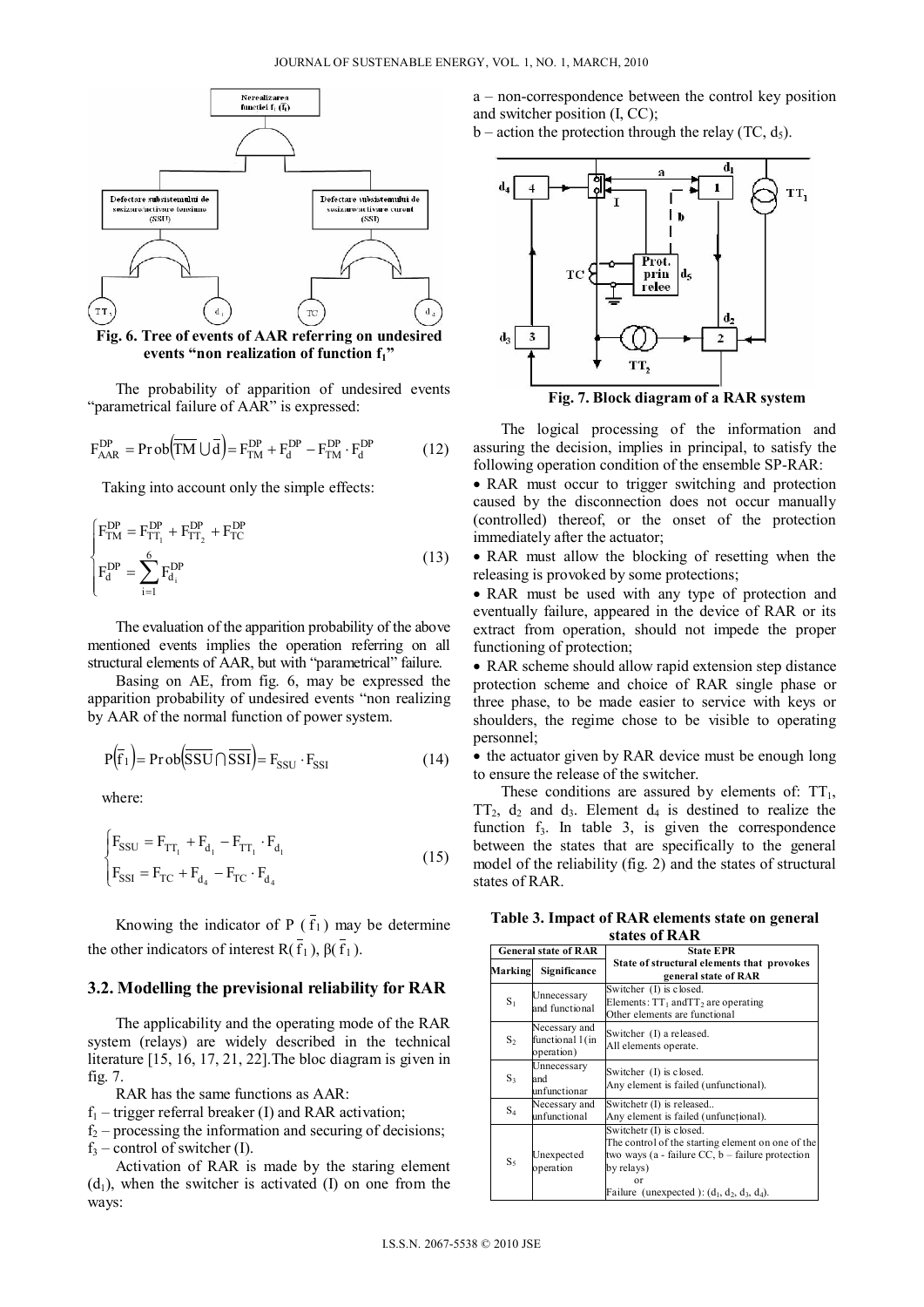Basing on the above described function  $f_1$ ,  $f_2$ ,  $f_3$ , may be given for RAR to the previsional reliability analyze using the graph of states, similarly to the presented analyze for AAR. The evaluation of previsional reliability basing on the failure tree is very suggestive and efficient. This procedure will be given by an example, referring on the undesired event "unrealising the process functions of the information and the decision secreting"  $(f_2)$ . AED adequate to this unwanted event  $f_2$ , is given as in fig.8. The probability of the unwanted event apparition  $\overline{f}_2$  is expressed such as:

$$
P(\overline{f}2) = Prob(\overline{SSC} \cup \overline{d_3}) = F_{SSC} + F_{d_3} - F_{SSC} \cdot F_{d_3}
$$
 (16)

Neglecting the multiple failures, may be written:

$$
F_{\rm SSC} = F_{TT_1} + F_{TT_2} + F_{d_2} \tag{17}
$$



**event** "unrealize the  $f_2$  function"

## **4. ASSESSMENT OF SOME SSA OPERATIONAL RELIABILITY**

Monitoring in exploitation of APS, that serves the electric networks managed by SDEE Brasov, for a period of 6 month, were determined the indicators of operational reliability. In this frame is given a synthesis of the obtained results, evidencing the SSA specifications. In table 4, is given the synthesis of SSA behaviour in exploitation for functional and structural type.

**Table 4. Analyzing the operation of automation** 

| <b>Example 2018</b> Action   Correct   Incorrect |     |     |                                 | No of  |
|--------------------------------------------------|-----|-----|---------------------------------|--------|
| <b>Tip SSA</b>                                   |     |     | total No. action No. action No. | refuse |
| RAR                                              | 963 | 911 |                                 | 38     |
| AAR                                              | 36  | 29  |                                 |        |
| DRRI                                             |     |     |                                 |        |
| $DAS_f$                                          |     |     |                                 |        |
| PRBM                                             |     |     |                                 |        |

In fig. 8, is given a comparison regarding the number and the type of the actions for RAR and AAR.



**Fig. 8. The performances of RAR and AAR** 

In fig.  $9 \div 12$  are given the hierarchy of SSA in function with the number and type of actions.



**Fig. 9. Total number of actions for SSA types** 



**Fig. 10. Total number of correct actions of SSA types** 



**Fig. 11. Total number of false actions of SAA types** 



**Fig. 12. Number of refuse of SAA types**